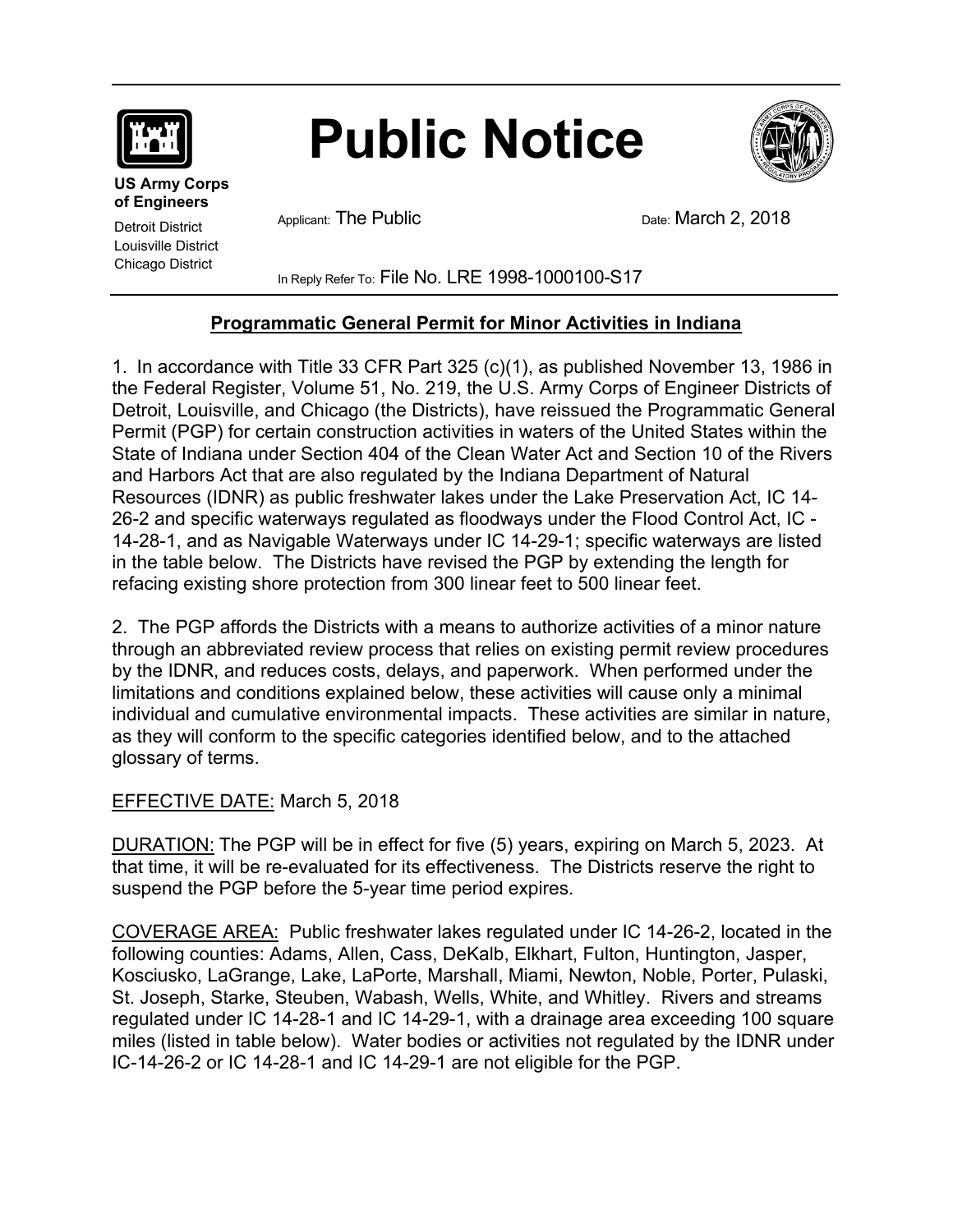| Waterway                                  | Located in<br><b>County/Counties</b>                      |
|-------------------------------------------|-----------------------------------------------------------|
| Christiana Creek                          | Elkhart                                                   |
| <b>Elkhart River</b>                      | Elkhart, Noble                                            |
| Elkhart River, North Branch               | LaGrange, Noble                                           |
| <b>Elkhart River, South Branch</b>        | Elkhart, Noble                                            |
| Geyer Ditch                               | St. Joseph                                                |
| <b>Iroquois River</b>                     | Jasper, Newton                                            |
| <b>Kankakee River</b>                     | Jasper, Lake, LaPorte, Starke, St. Joseph, Newton, Porter |
| Kline Arm                                 | <b>Starke</b>                                             |
| <b>Maumee River</b>                       | Allen                                                     |
| <b>Pine Creek</b>                         | LaPorte, St. Joseph                                       |
| Slough Creek                              | Jasper                                                    |
| St. Joseph River (upstream of Twin Branch |                                                           |
| Dam)                                      | Elkhart, St. Joseph                                       |
| St. Mary's River                          | Adams, Allen                                              |
| <b>Turkey Creek</b>                       | Elkhart, Kosciusko, Noble                                 |
| <b>Yellow River</b>                       | Marshall, Starke, St. Joseph                              |

ACTIVITIES COVERED: The discharge of dredged or fill material into waters of the United States (regulated by the Corps of Engineers under Section 404 of the Clean Water Act and Section 10 of the Rivers and Harbors Act).

PROCEDURES: The PGP authorization consists of two categories of activities, Category 1 and Category 2. Eligibility, application, and review procedures described below for these categories are tied to the IDNR permit programs and procedures currently in place. Applicants proposing to discharge dredged and/or fill material into waters of the U.S., including wetlands subject to the Corps' Section 404 jurisdiction, must obtain the following State approvals in order for the general permit authorization to be valid. Applicants are responsible for ensuring that all required State and local approvals have been applied for and obtained.

1. A license from the IDNR under IC 14-26-2, the Lake Preservation Act; IC 14-28-1, the Flood Control Act; or IC 14-29-1 the Navigable Waterways Act, for construction activities along and within Indiana's regulated waterbodies.

2. Water Quality Certification (WQC) from the Indiana Department of Environmental Management (IDEM) is required for work in Corps' jurisdiction involving a discharge into waters of the U.S. Some projects authorized under the PGP may require an individual Section 401 WQC issued by the IDEM before work can proceed.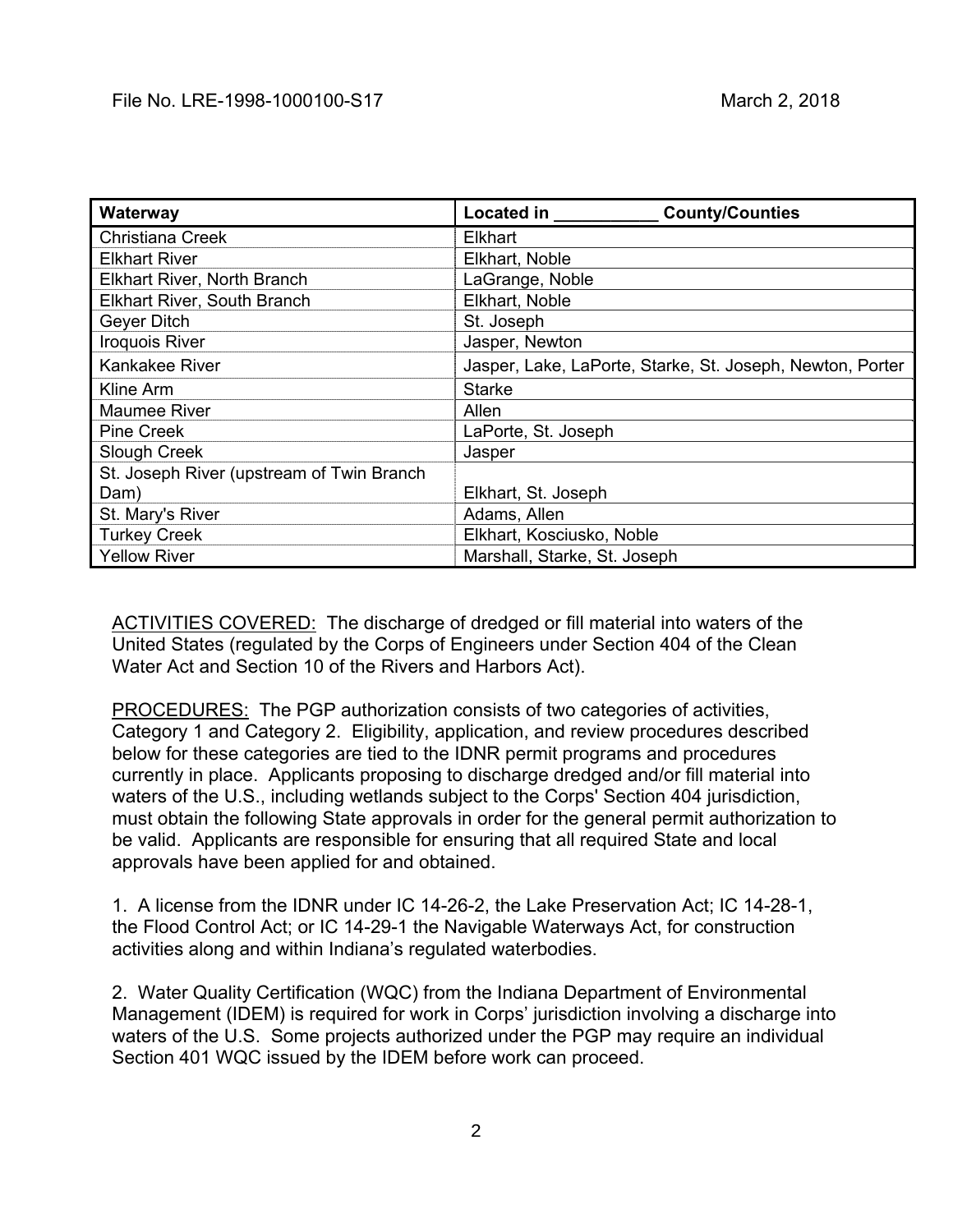The Corps' involvement will vary based on the Category of activity. The applicability of each activity type to lakes and/or rivers/streams is indicated in the heading of each activity type.

#### **Category 1 Activities**

1. New Shore Protection (applicable to lakes and rivers/streams): Project length is equal to or less than 300 linear feet and the proposed fill does not exceed an average of 1 cubic yard per linear foot of discharge waterward of the Ordinary High Water Mark (OHWM). New shore protection projects longer than 300 feet are not eligible for the PGP. Category 1 shore protection includes construction of new shore protection using the materials listed below:

- i. Lakes: glacial stone, riprap, or bioengineered materials.
- ii. Rivers/streams: glacial stone, bioengineered materials, riprap, concrete, vinyl or steel sheet pile, or broken concrete (must be clean and without exposed rebar).

2. Refacing of Existing Shore Protection (applicable to lakes and rivers/stream): Project length is equal to or less than 500 linear feet and the proposed fill does not exceed an average of 1 cubic yard per linear foot of discharge waterward of the OHWM. Refacing of existing shoreline projects longer than 500 feet are not eligible for the PGP. Category 1 refacing of existing shore protection includes refacing of existing shore protection with materials that are similar in nature or the same as the existing material (e.g. refacing concrete with concrete, glacial stone with glacial stone, etc.). Refacing does not include the conversion of a glacial stone, riprap or bioengineered seawall into a concrete, vinyl or steel sheet pile seawall.

- 3. Boat Ramps (applicable to lakes and rivers/streams):
	- a. Maximum width of ramp is 20 feet.
	- b. Discharge into waters of the U.S. does not exceed 50 cubic yards of fill, including concrete, rock, gravel, or precast concrete planks or slabs.
	- c. Base material must be crushed stone, gravel, or another suitable material.

4. Beach Construction (applicable to lakes only): Areas which meet IDNR criteria under 312 IAC 11-4-4 for Public Freshwater Lakes. These criteria may be found on the Internet at either of the following websites:

http://www.in.gov/legislative/iac/T03120/A00110.pdf or http://www.in.gov/legislative/iac/title312.html.

5. Filling of Boat Wells (applicable to lakes only): Existing boat wells no more than 20 feet wide and 30 feet long, provided that a seawall is constructed prior to placement of fill within the boat well. (Note: seawalls built for this purpose are covered as Category 1—shore protection; this includes concrete, vinyl or steel sheet pile, glacial stone, riprap and bioengineered materials.)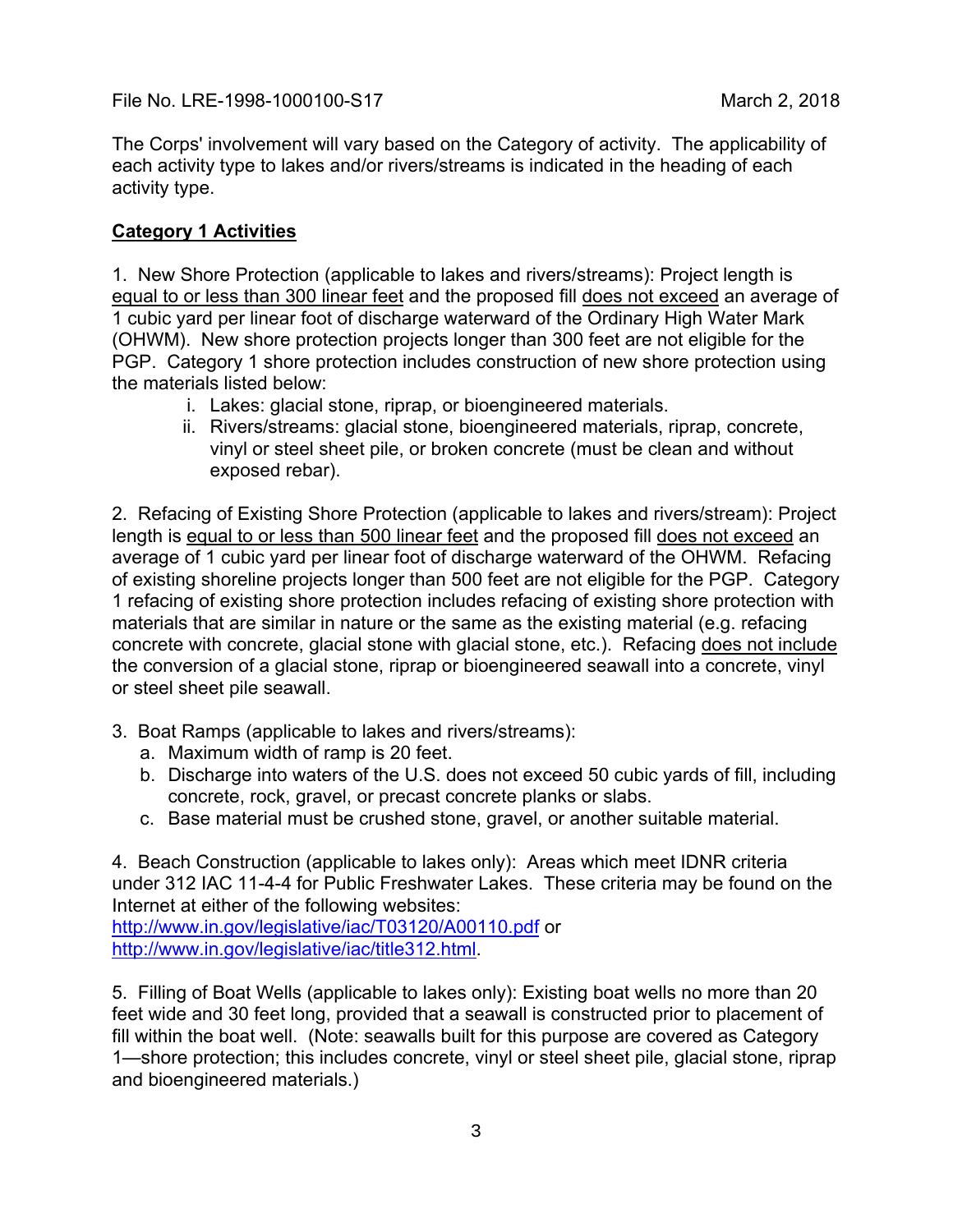6. General License Activities (applicable to lakes only): Work which meets IDNR criteria under 312 IAC 11-3-1 for temporary structures, dry hydrants, and glacial stone refaces. These criteria can be found on the Internet at the websites listed above in item 4.

**Category 1 Procedures:** Work in Indiana subject to Corps' jurisdiction which meets all of the above terms and the PGP general conditions below may proceed without application or notification to the Corps provided that the required IDNR authorization has been obtained. The IDNR permit will include language confirming Federal authorization under the PGP, and the Federal PGP conditions. If an applicant objects to any of the Federal PGP conditions, the application will be forwarded on to the Districts for processing as a Category 2 permit, or as a general or individual permit, as appropriate. Activities located in wetlands, as defined by the Corps, or in IDNRidentified Significant Wetlands (as defined under 312 IAC 11-2-24) are not eligible for Category 1, with the exception of general license activities (e.g. glacial stone refaces). Activities which are located in the vicinity of, or have the potential to involve Federally listed endangered, threatened, or proposed species or which may involve potential impacts to historical, cultural, or archaeological resources or practices are not eligible for Category 1. The IDNR, at its discretion, may elect to coordinate other projects in accordance with Category 2.

# **Category 2 Activities**

1. New Shore Protection (applicable to lakes and rivers/streams): Project length is equal to or less than 300 linear feet and:

- a. the proposed fill exceeds an average of 1 cubic yard per linear foot of discharge waterward of the Ordinary High Water Mark (OHWM).
- b. All new shore protection using the materials listed below (regardless of the amount of fill per linear foot):
	- i. Lakes: concrete, vinyl or steel sheet piling with backfill (Exception—seawalls built in association with Category 1 boat well fill).
	- ii. Rivers/streams: any material not specifically listed in Category 1.

2. Beach Construction (applicable to lakes only): Areas outside of those identified in Category 1.

3. Any of the Category 1 activities located in wetlands as defined by the Corps or in IDNR-identified Significant Wetlands as defined under 312 IAC 11-2-24. If wetlands are present, a wetland delineation report, prepared in accordance with the 1987 Corps of Engineers Wetlands Delineation Manual and the appropriate Regional Supplement, will be required by the Corps. Wetland fill (as defined in 33 CFR Part 323.2) that exceeds 0.1 acre (4,356 square feet) in area does not qualify for the PGP.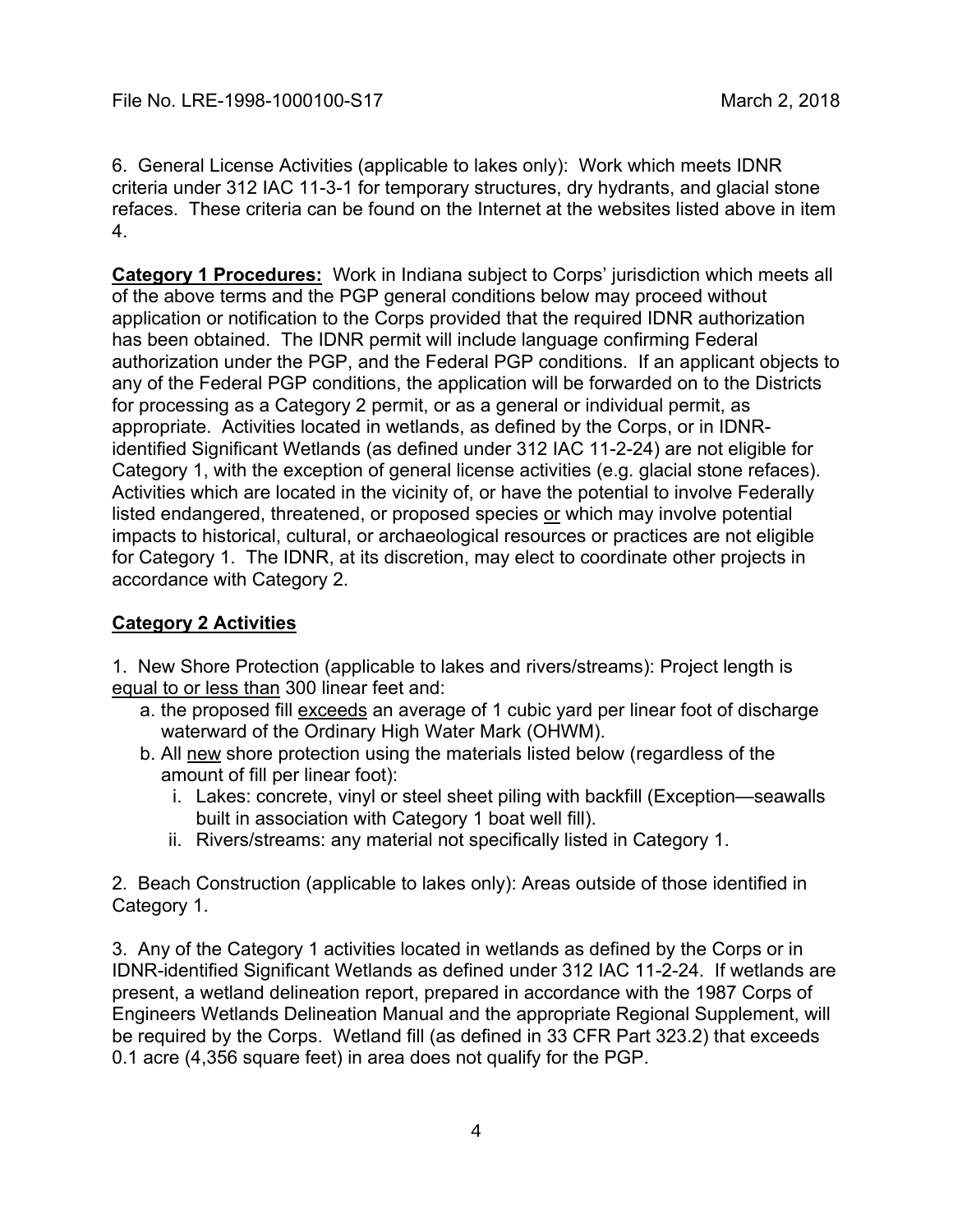4. Activities where part of the work in Corps' jurisdiction did not require an IDNR permit (e.g. work above the IDNR legal lake level or in adjacent wetlands).

5. Activities which are located in the vicinity of, or have the potential to involve, Federally listed endangered, threatened, or proposed species.

6. Activities which may impact historical, cultural, or archaeological resources or practices as provided in Section 106 the National Historic Preservation Act of 1966 and the Archaeological and Historic Preservation Act of 1974.

7. Activities authorized by order of the Indiana Natural Resources Commission following appeal of an IDNR permit denial.

8. Any other action elevated to Category 2.

**Category 2 Procedures:** Work in Indiana subject to Corps' jurisdiction which meets all of the above terms and the PGP general conditions below may be considered for the PGP through the following procedure: Upon receipt of a complete application or issuance of a permit, the IDNR will forward a copy to the Corps indicating that it appears to meet Category 2. The IDNR will also inform the applicant that their application has been referred to the Corps for evaluation as a Category 2 activity under the PGP. Any IDNR permit will indicate that a separate permit from the Corps is required. The Corps will determine if the Category 2 applications are complete (using the IDNR permit application, Indiana State Form 42946), and evaluate each application to determine whether it meets the minimal impact standard, the PGP general conditions, and the intent of the PGP. The Corps may either: 1) authorize the project under the PGP, with any special conditions or modifications necessary to reduce the impacts to no more than minimal; or 2) determine that the PGP is not appropriate. A project that does not qualify for the PGP may be considered under any of the Corps' other evaluation methods, including Regional, Nationwide, and individual permits. The Corps will respond to Category 2 applications in writing.

**Discretionary Authority:** For either Category 1 or 2 activities, the District may, at its discretion or at the request of the IDNR, determine that the PGP is not appropriate and require an individual permit review. If this occurs after the IDNR permit has been issued, the Corps will inform the applicant in writing that the Federal authorization for work has been suspended and additional review is required.

**Project-Specific PGP Conditions:** The District may add project-specific conditions to PGP authorizations. PGP Category 2 authorization will be confirmed by the District sending the applicant a verification letter that specifies any required conditions.

**State Water Quality Certification:** A State Section 401 Water Quality Certification or waiver is required for this PGP, or for individual projects under the PGP. In Indiana, this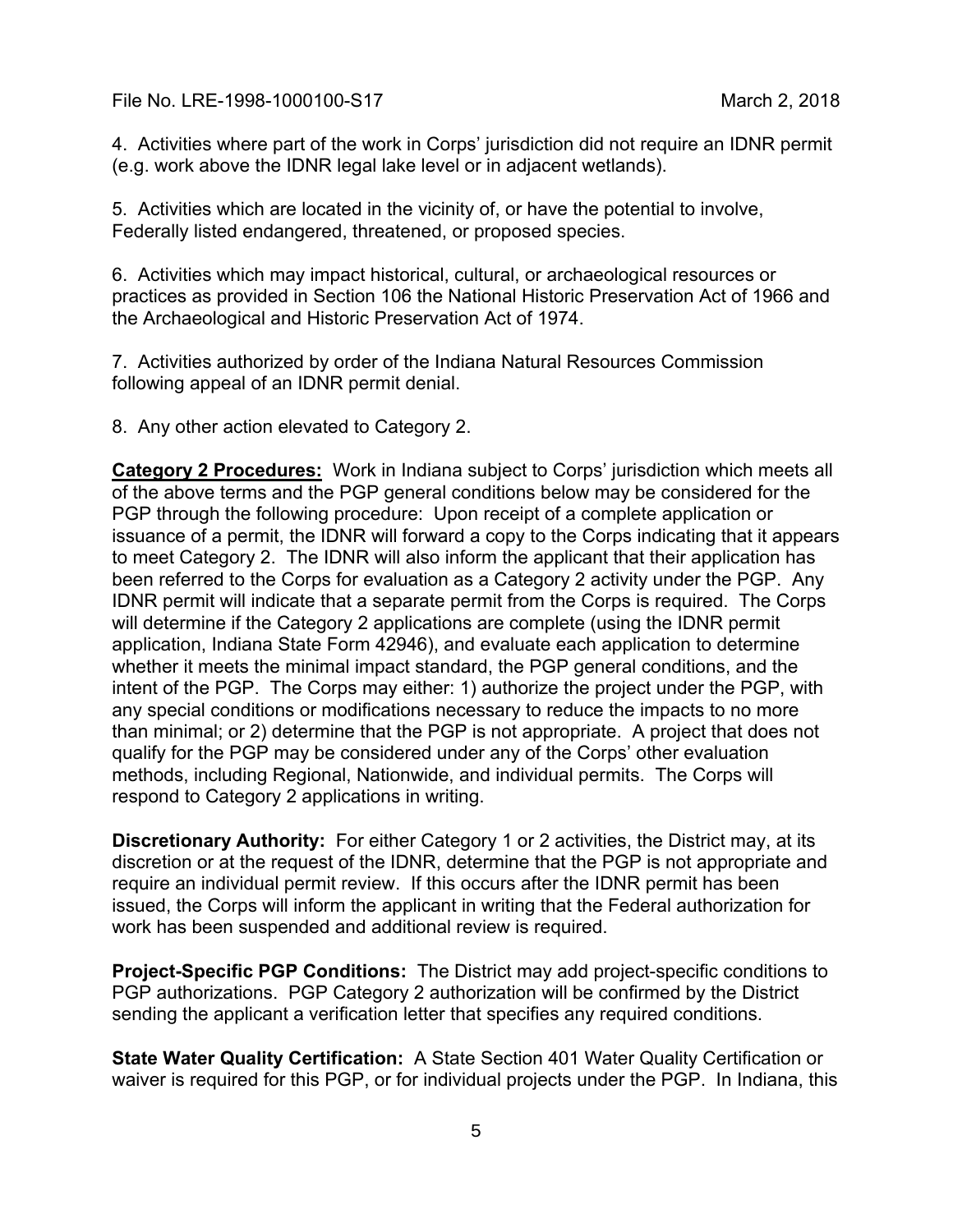authority resides with the Department of Environmental Management (IDEM).

**Further Information:** Questions may be directed to Rebecca Hartman at the Detroit District-Michiana Branch Corps of Engineers, telephone 574-232-1952 ext. 21969.

FOR THE DISTRICT ENGINEER:

CHARLES M. SIMON GHARLES MICHAEL S. RICKETTS Chief, Regulatory Office Chief, Regulatory Branch<br>Engineering & Technical Services Chief, Regulatory Branch Engineering & Technical Services Detroit District Louisville District

KEITH L. WOZNIAK Chief, Regulatory Branch Technical Services Chicago District

NOTICE TO POSTMASTERS:

We request that the above notice be conspicuously and continuously posted for 30 days from the date of issuance.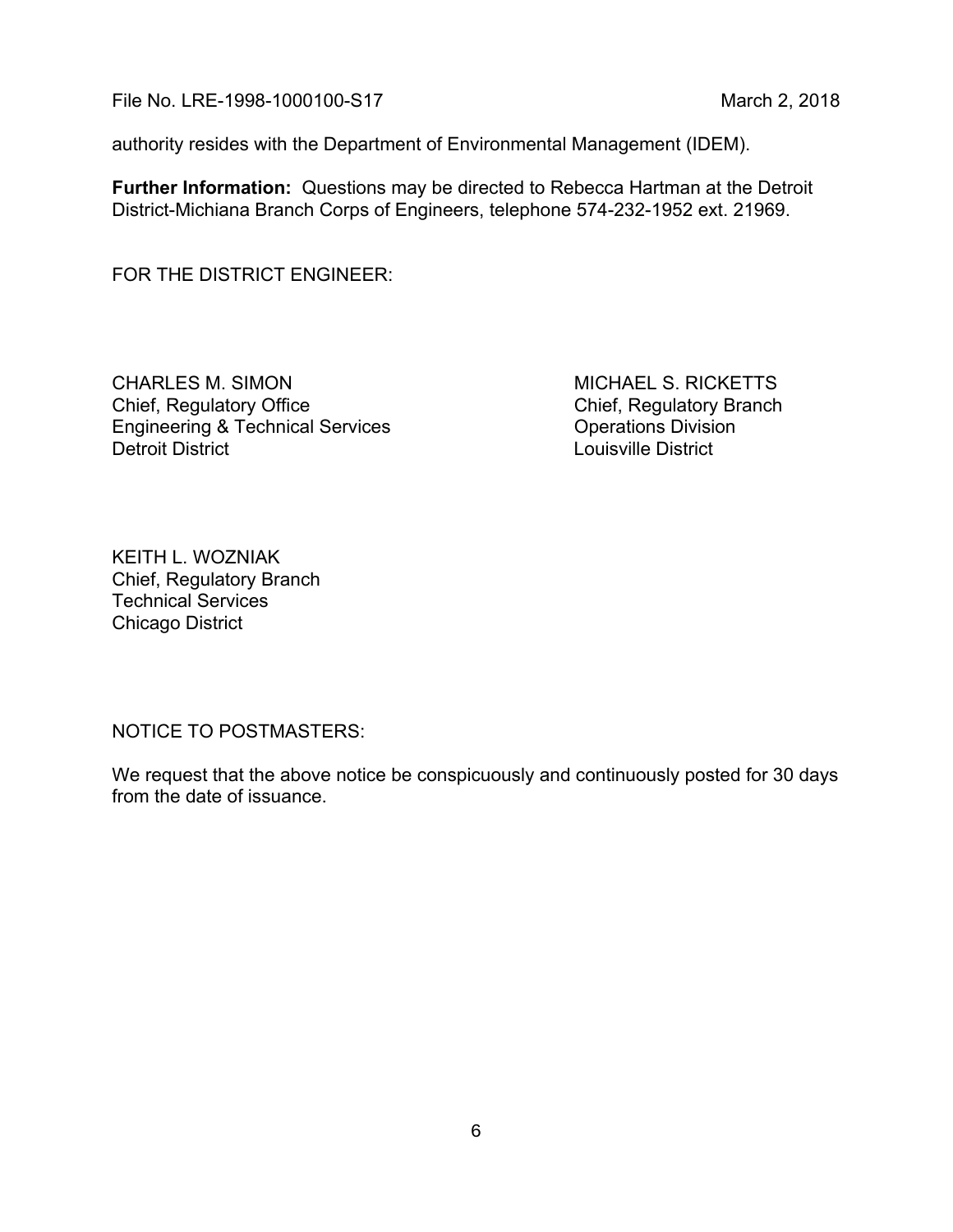## **PGP GENERAL CONDITIONS**

The following general conditions must be followed in order for any PGP authorization to be valid:

### GENERAL REQUIREMENTS

1. *Other Permits:* Authorization under this general permit does not obviate the need to obtain other Federal, State, or local authorization required by law.

2. The Corps of Engineers retains authority, on a case-by-case basis, to require review for an individual permit based on concerns for the aquatic environment or for any other factor of the public interest. This authority may be invoked where there is a particular resource or concern associated with a project, or where potential cumulative environmental impacts warrant additional review.

3. *Property Rights:* Authorization under this general permit does not grant any property rights, exclusive privileges, or authorize any injury to the property or rights of others.

4. *Proper maintenance:* Any structure or fill authorized shall be properly maintained, including maintenance to ensure public safety.

5. *Case-by-case conditions:* The activity must comply with any case specific conditions added by the Corps or by the State in its section 401 Water Quality Certification.

6. *Federal Liability:* The Federal Government does not assume any liability for the following: a) damages to the permitted project or uses thereof as a result of other permitted or unpermitted activities or from natural causes; b) damages to the permitted project or uses thereof as a result of current or future activities undertaken by or on behalf of the United States in the public interest; c) damages to persons, property, or to other permitted or unpermitted activities or structures caused by the activity authorized by this permit; d) design or construction deficiencies associated with the permitted work; and/or e) damage claims associated with any future modifications suspension, or revocation of this permit.

# NATIONAL CONCERNS

### 7. *Navigation:*

a. No activity may cause more than a minimal adverse effect on navigation.

 b. The permittee understands and agrees that, if future operations by the United States require the removal, relocation, or other alteration, of the structure or work herein authorized, or if, in the opinion of the Secretary of the Army or his authorized representative, said structure or work shall cause unreasonable obstruction to the free navigation of the navigable waters, the permittee will be required, upon due notice from the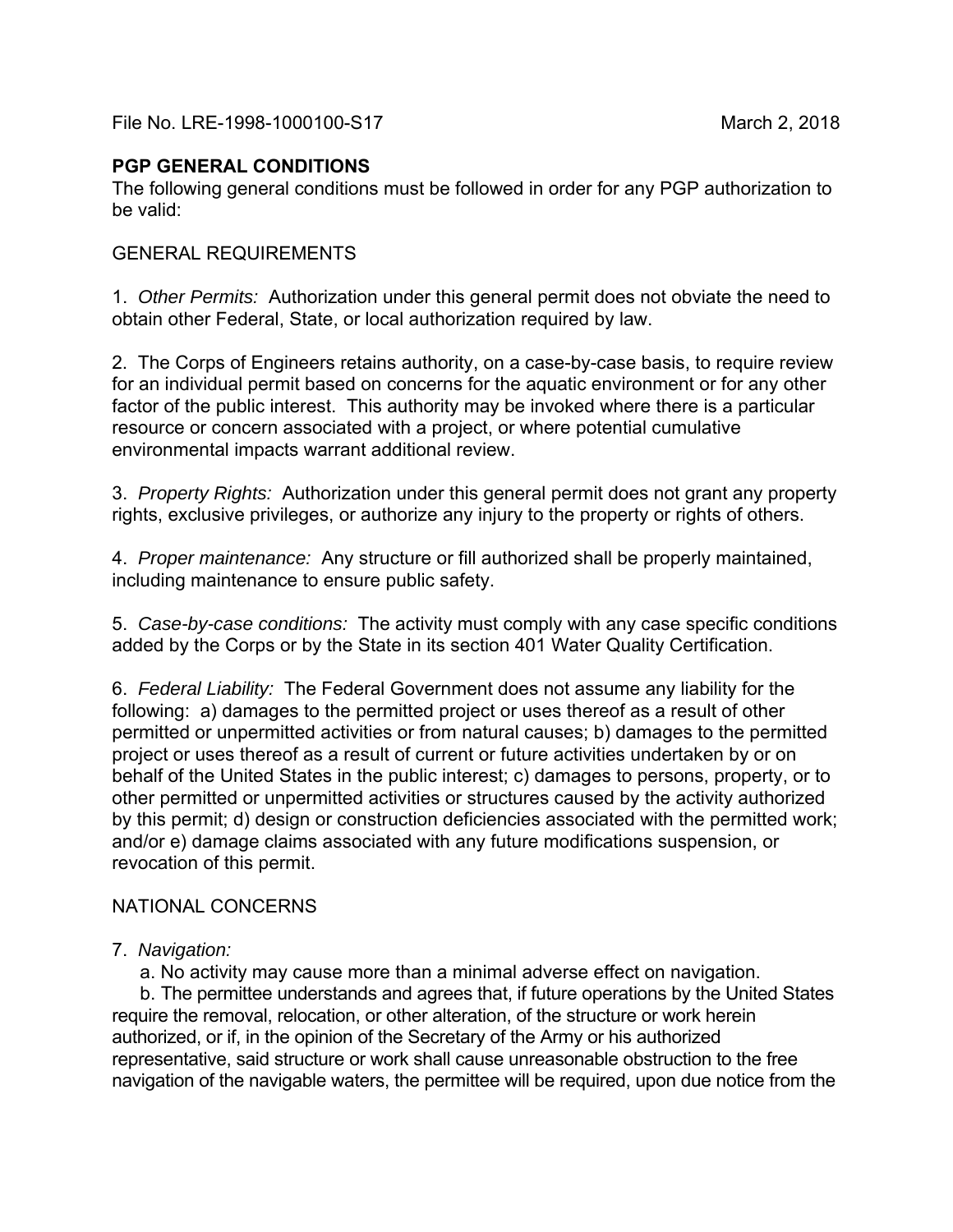Corps of Engineers, to remove, relocate, or alter the structural work or obstructions caused thereby, without expense to the United States. No claim shall be made against the United States on account of any such removal of alteration.

#### 8. *Endangered Species:*

 a. No activity is authorized under the PGP which is likely to directly or indirectly jeopardize the continued existence of a threatened or endangered species or a species proposed for such designation, as identified under the Federal Endangered Species Act (ESA), or which will directly or indirectly destroy or adversely modify the critical habitat of such species. No activity is authorized under the PGP which "may affect" a listed species or critical habitat, unless Section 7 consultation addressing the effects of the proposed activity has been completed.

 b. Non-federal permittees shall notify the District Engineer if any listed species or critical habitat might be affected or is in the vicinity of the project, and shall not begin work on the activity until notified by the District Engineer that the requirements of the ESA have been satisfied and that the activity is authorized. For activities that might affect Federally-listed endangered or threatened species or designated critical habitat, PGP applicants will have to provide the name(s) of the endangered or threatened species that may be affected by the proposed work or that utilize the designated critical habitat that may be affected by the proposed work. The District Engineer will determine whether the proposed activity "may affect" or will have "no effect" to listed species and designated critical habitat and will notify the non-Federal applicant of the Corps' determination. In cases where the non-Federal applicant has identified listed species or critical habitat that might be affected or is in the vicinity of the project, and has so notified the Corps, the applicant shall not begin work until the Corps has provided notification the proposed activities will have "no effect" on listed species or critical habitat, or until Section 7 consultation has been completed.

 c. As a result of formal or informal consultation with the U.S. Fish and Wildlife Service (FWS), the District Engineer may add species-specific endangered species conditions to any PGP verification.

 d. Authorization of an activity by a PGP does not authorize the "take" of a threatened or endangered species as defined under the Federal ESA. In the absence of separate authorization (e.g*.* an ESA Section 10 Permit, a Biological Opinion with "incidental take" provisions, etc.) from the FWS, both lethal and non-lethal "takes" of protected species are in violation of the ESA. Information on the location of threatened and endangered species and their critical habitat can be obtained directly from the offices of the FWS or at their website: http://www.fws.gov/midwest/endangered/lists/cty\_indx.html#indiana.

#### 9. *Historic properties:*

 a. In cases where the District Engineer determines that the activity is likely to have the potential to cause effects to properties listed, or eligible for listing, in the National Register of Historic Places, the activity is not authorized until the requirements of Section 106 of the National Historic Preservation Act (NHPA) have been satisfied.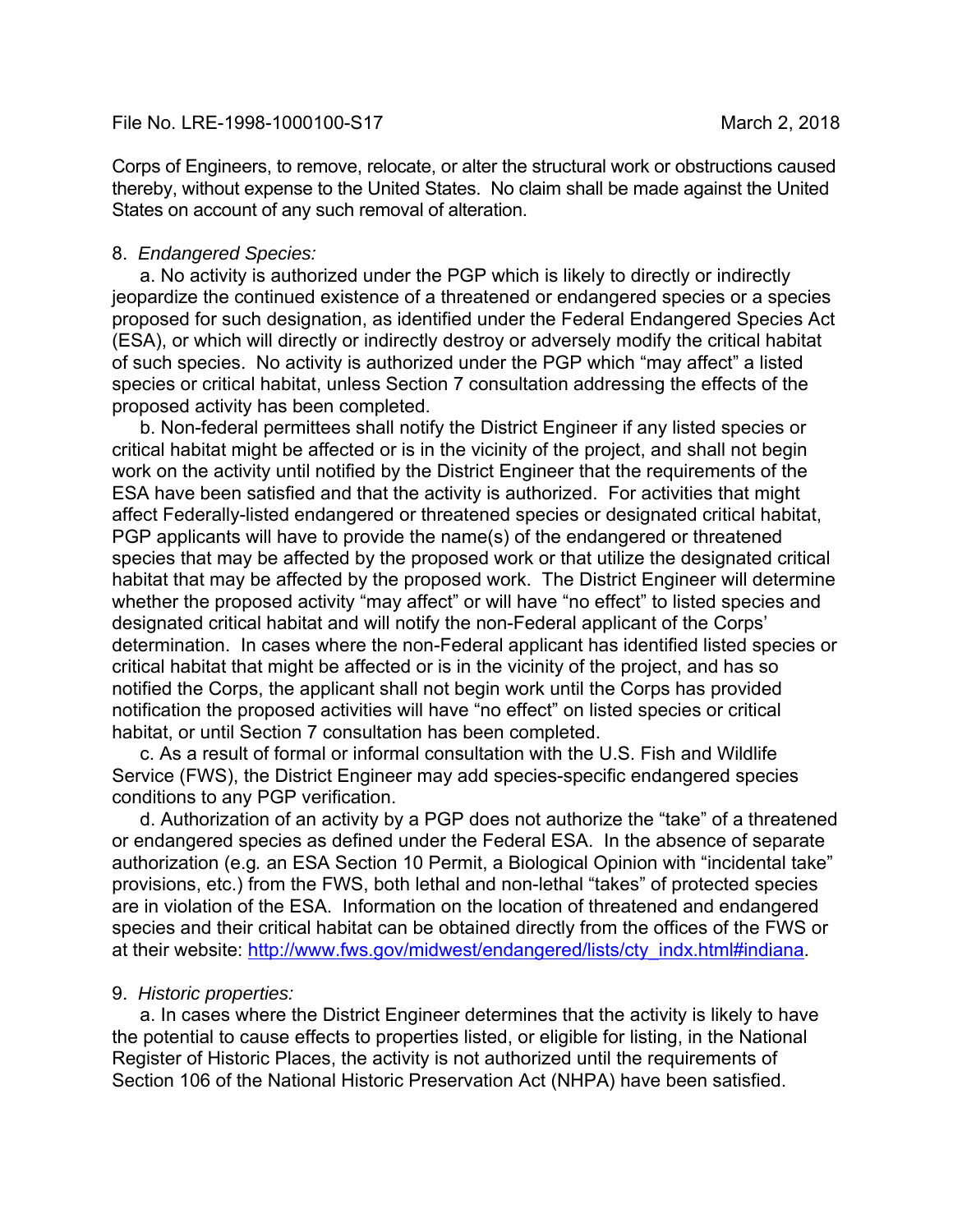b. Non-federal permittees must submit a notification to the District Engineer if the authorized activity may have the potential to cause effects to any historic properties listed, determined to be eligible for listing on, or potentially eligible for listing on the National Register of Historical Places, including previously unidentified properties. For such activities, the notification must state which historic properties may be affected by the proposed work or include a vicinity map indicating the location of the historic properties or the potential for the presence of historic properties. Assistance regarding information on the location of or potential for the presence of historic resources can be sought from the State Historic Preservation Officer or Tribal Historic Preservation Officer (SHPO/THPO), as appropriate, and the National Register of Historic Places (see CFR 330.4(g)). The District Engineer shall make a reasonable and good faith effort to carry out appropriate identification efforts, which may include background research, consultation, oral history interviews, sample field investigation, and field survey. Based on the information submitted and these efforts, the District Engineer shall determine whether the proposed activity has the potential to cause an effect on the historic properties. Where the non-Federal applicant has identified historic properties which the activity may have the potential to cause effects and so notified the Corps, the non-Federal applicant shall not begin the activity until notified by the District Engineer either that the activity has no potential to cause effects or that consultation under Section 106 of the NHPA has been completed.

 c. The District Engineer will notify the prospective permittee whether NHPA Section 106 consultation is required. Section 106 consultation is not required when the Corps determines that the activity does not have the potential to cause effects on properties (see 36 CFR 800.3(a)). If NHPA Section 106 consultation is required and will occur, the District Engineer will notify the non-Federal applicant that he or she cannot begin work until Section 106 consultation is completed.

10. *Tribal rights:* No activity may cause more than minimal adverse effects on tribal rights (including treaty rights), protected tribal resources, or tribal lands.

MINIMIZATION OF ENVIRONMENTAL IMPACTS:

11. *Soil erosion and sediment controls:* The permittee shall install sedimentation and soil erosion control measures prior to any construction activity, and maintain them in effective operating condition during construction. This shall include the installation of straw bale barriers, silt fencing and/or other approved methods to control sedimentation and erosion. The permittee shall immediately stabilize areas disturbed by any construction activity, including channel banks, and revegetate with a combination of grasses, legumes, and shrubs compatible to the affected area.

12. *Equipment:* All construction equipment shall be refueled and maintained on an upland site away from existing streams, drainageways, and wetland areas. Heavy equipment working in wetlands must be placed on mats, or other measures must be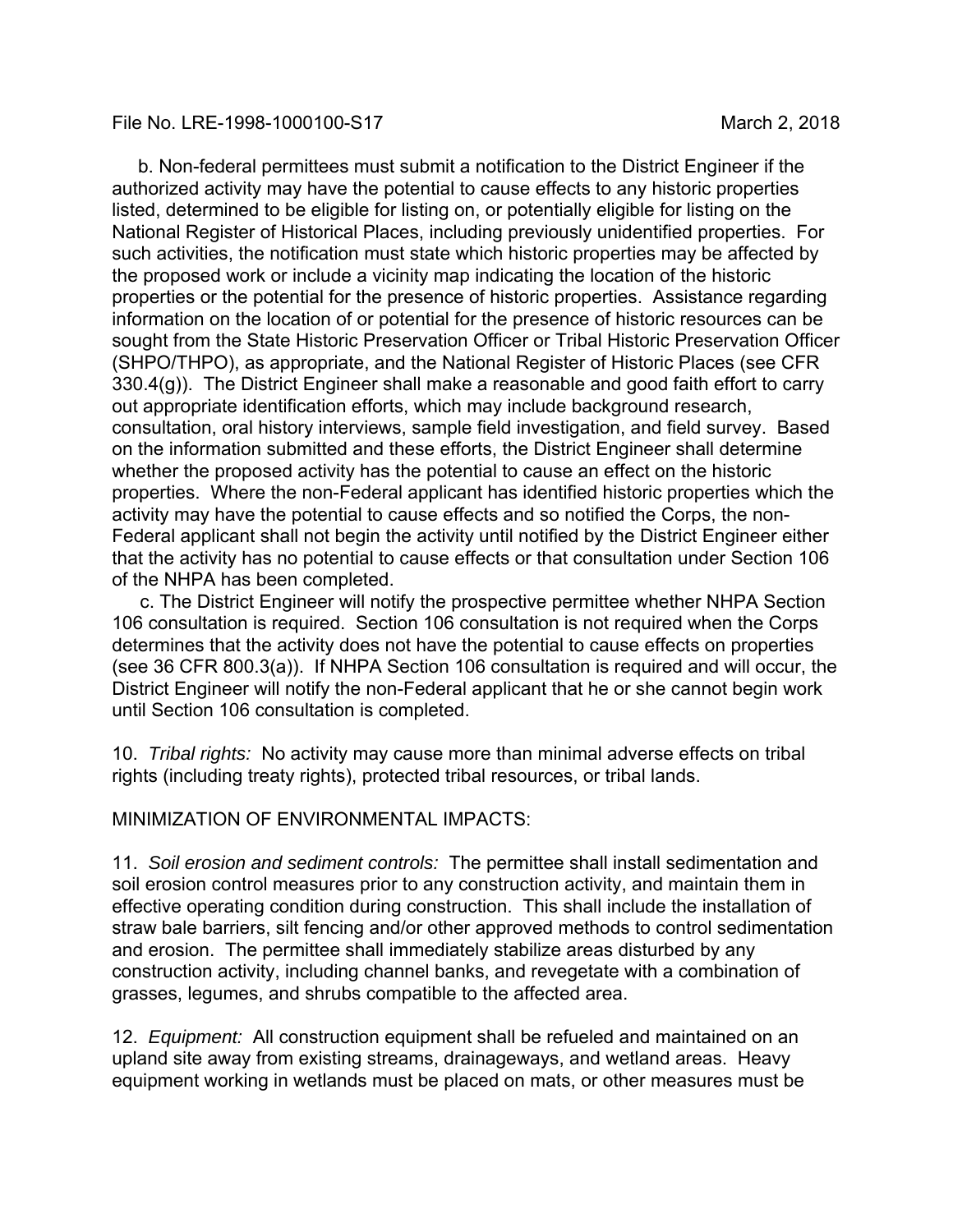taken to minimize soil disturbance.

13. *Suitable material:* No activity, including structures and work in waters of the United States or discharges of dredged or fill material, may consist of unsuitable material (e.g. trash, debris, car bodies, asphalt, timbers, slag, slash/fly ash, etc.). Material used for construction or discharge must also be free from toxic pollutants in toxic amounts (see Section 307 of the Clean Water Act).

14. *Water Quality:* Some PGP authorizations may not be valid unless a case-specific Section 401 Water Quality Certification is obtained from or considered waived by the IDEM and/or IDNR. Where the State (either generically or individually) does not require/approve a water quality management plan, the permittee must include design criteria and techniques that provide for protection of aquatic resources. The permittee must comply with all project conditions associated with general or case-specific Water Quality Certifications.

15. *Water Supply Intakes:* The permittee shall not perform any work under the PGP where the discharge of dredged and/or fill material would occur in the proximity of a public water supply intake except where the activity is for the repair of the public water supply structure or adjacent bank stabilization.

16. *Minimization/Avoidance:* Discharges of dredged and/or fill material into waters of the United States must be minimized or avoided to the maximum extent practicable at the project site (i.e. on-site). In determining the minimal impact threshold, the Districts will consider the direct and secondary impacts of the fill or work and any mitigation measures.

17. *Mitigation:* The permittee shall provide a mitigation/monitoring plan for any activity where the adverse impact on special aquatic sites is determined to be more than minimal. If mitigation is required, the permittee shall develop the mitigation site concurrently with site construction. The mitigation proposal must be in compliance with Title 33 CFR Parts 325 and 332, Compensatory Mitigation for Losses of Aquatic Resources as published April 10, 2008 in the Federal Register, Vol. 73, No. 70.

18. *Waterfowl breeding areas:* Activities, including structures and work in navigable waters of the United States or discharges of dredged and/or fill material, into breeding areas for migratory waterfowl must be avoided to the maximum extent practicable.

19. *Removal of temporary fills:* Any temporary fills must be removed in their entirety and the affected areas returned to their preexisting elevation.

20. *Access:* A representative from the Corps of Engineers may inspect any authorized activity or mitigation site at any time deemed necessary to ensure compliance with the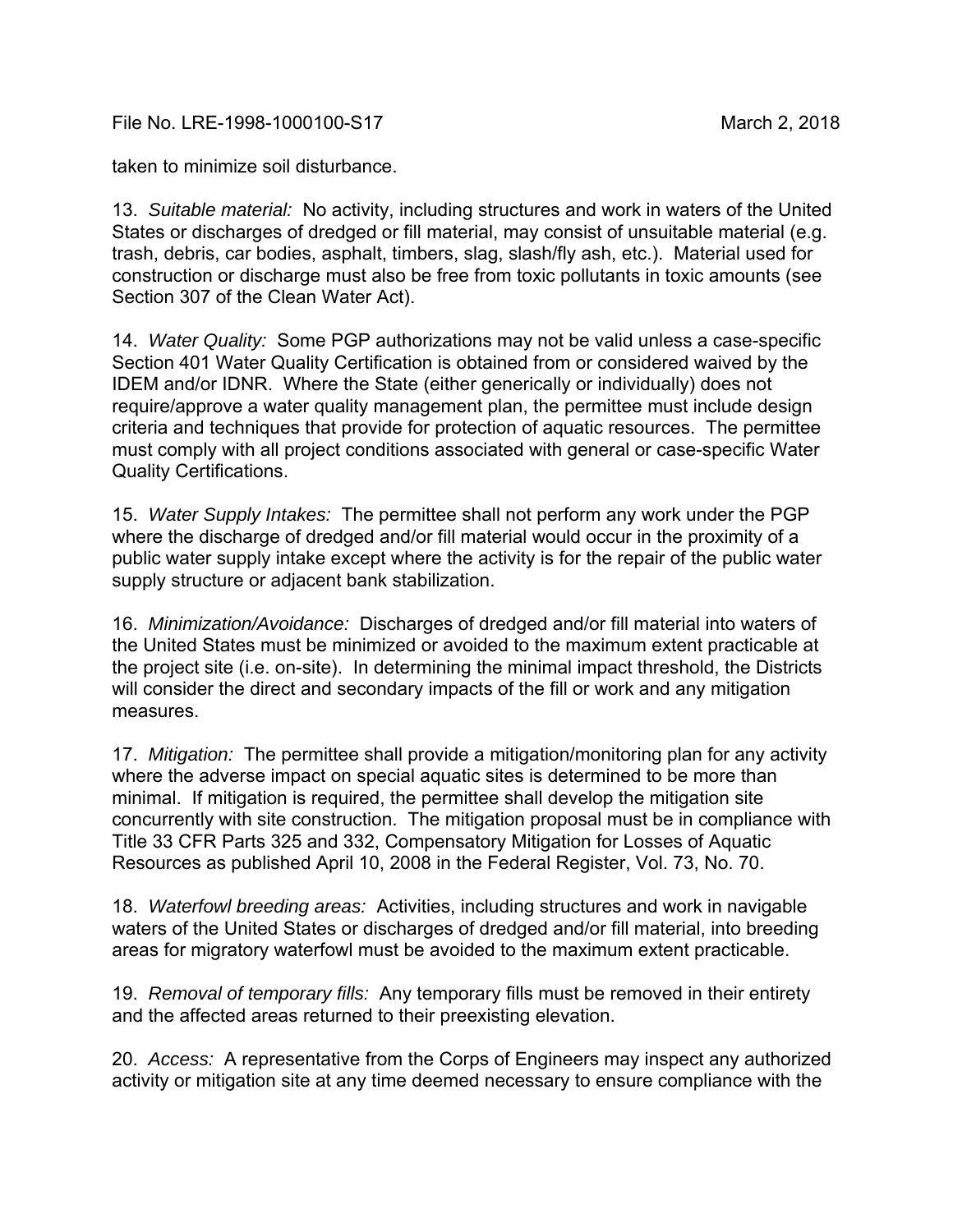terms and conditions of the PGP.

**GLOSSARY**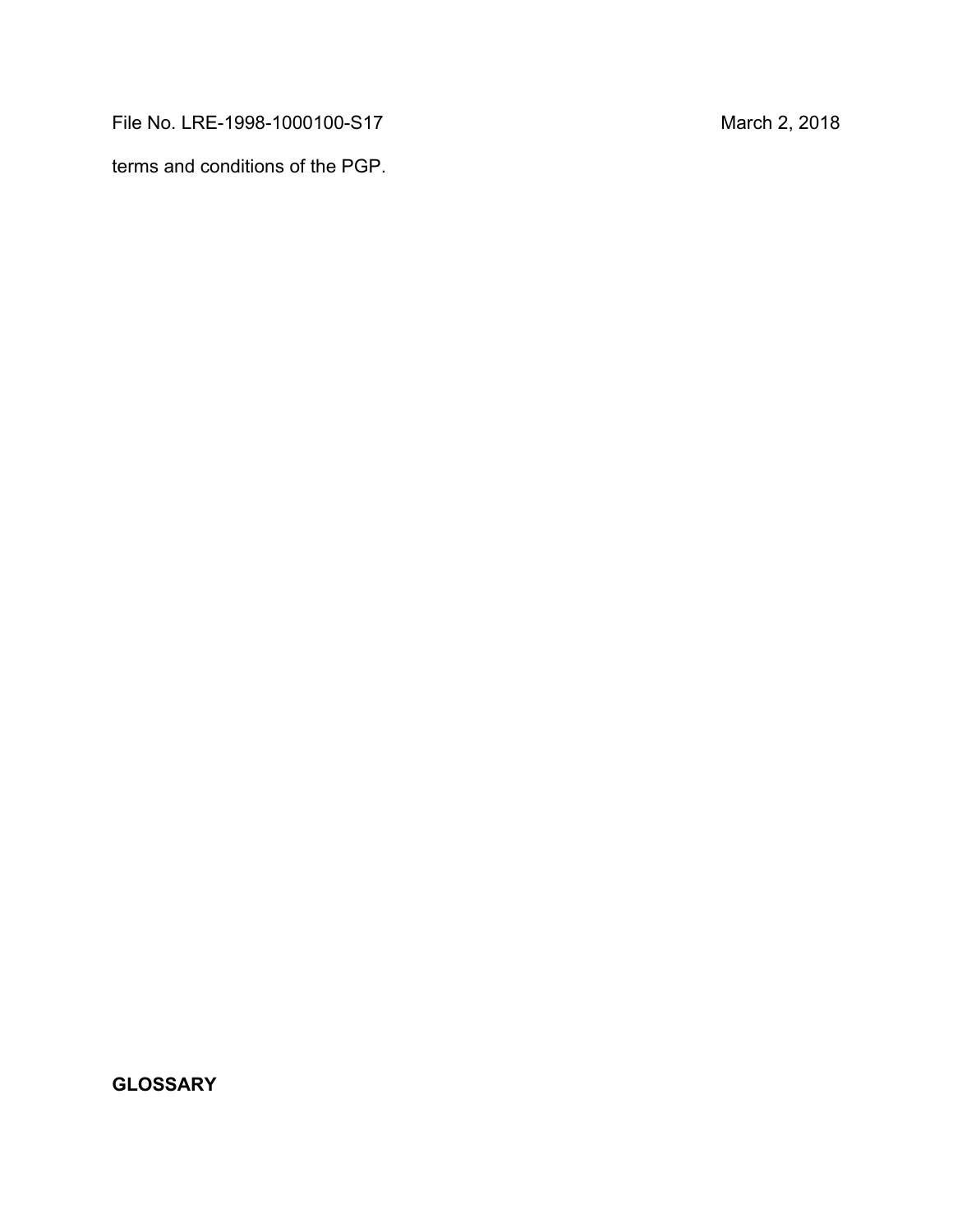Bank $^\dagger$ : The ground that borders or slopes upward from the bed of a waterway and that confines water to the channel during the normal course or flow.

Bioengineered<sup>\*</sup>: The use of a combination of biological elements (plant materials) and structural or mechanical reinforcements for stabilization, revetment, or erosion control. Biological and mechanical elements must function together in an integrated and complementary manner.

Boat well\* : A man-made excavation along the shoreline or waterline of a public freshwater lake that 1) is used for the mooring of a boat, and 2) has been stabilized to prevent erosion.

Bulkhead seawall\* : A vertical or near-vertical, solid concrete, steel sheet piling or vinyl piling structure which has the purpose of shoreline protection. Existing timber walls constructed prior to 1991 may be considered to be a bulkhead seawall if an assessment shows that the criteria outlined in 312 IAC 11-2-5 apply. New shoreline protection comprised of treated timber is not allowable along public freshwater lakes per 312 IAC 11-5-1.

Channel† : Both the natural and the artificial channel of a waterway.

Currently serviceable: Currently serviceable means useable as is or with some maintenance, but not so degraded as to essentially require reconstruction.

Floodway<sup>#</sup>: (1) the channel of a river or stream; and (2) the parts of the flood plain adjoining the channel that are reasonably required to efficiently carry and discharge the flood water or flood flow of a river or stream; definition is for purposes of IC 14-28-1, IC 14-28-3, and IC 14-34.

Glacial stone\* : A rounded stone that satisfies the following 1) was produced by glacial activity, 2) no individual stone weighs more than 120 pounds, 3) at least 90% of the material passes through a 12-inch sieve, and 4) no more than 10% of the material passes through a 6-inch sieve.

Natural Shoreline\*: A continuous section of unaltered shore line or water line where the distance between lawful permanent structures is at least two hundred fifty (250) feet.

Ordinary High Water Mark (OHWM): The line on the shore established by the fluctuations of water and indicated by physical characteristics such as a clear, natural line impressed on the bank, shelving, changes in the character of soil, destruction of terrestrial vegetation, the presence of litter and debris, or other appropriate means that consider the characteristics of the surrounding areas.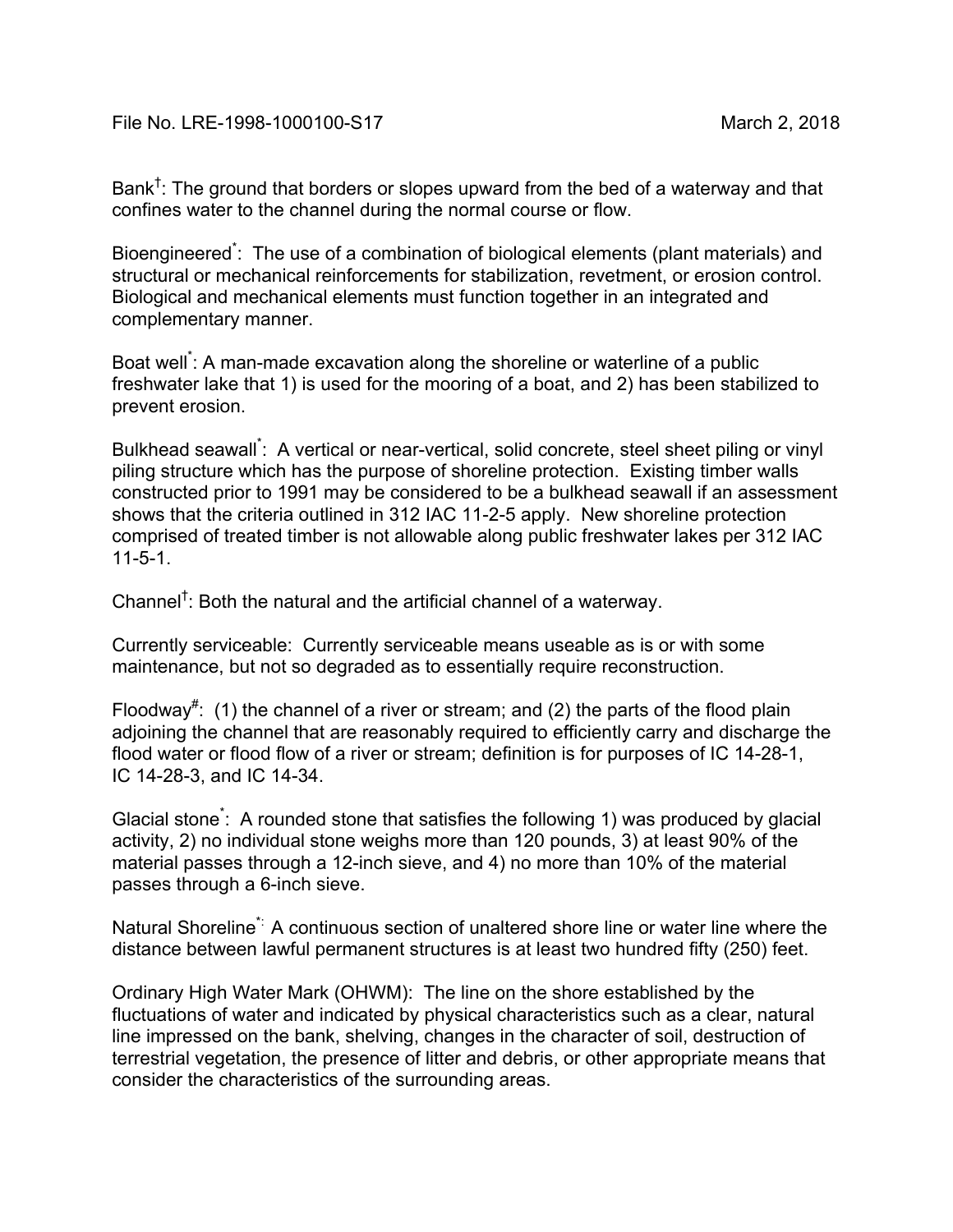Programmatic General Permit (PGP): A type of general permit founded on an existing state, local, or other Federal agency program and designed to avoid duplication with that program.

Public freshwater lake<sup>\*</sup>: A lake that has been used by the public with the acquiescence of a riparian owner. Does not include: 1) Lake Michigan; 2) any lakes lying wholly or in part within the city of East Chicago, Gary, or Hammond; or 3) a privately owned body of water used for the purpose of, or created as a result of, surface coal mining.

Riprap<sup>\*</sup>: Angular, limestone rock that satisfies the following 1) no individual piece weighs more than 120 pounds, 2) at least 90% of the material passes through a 12-inch sieve, 3) not more than 10% of the material passes through a 6-inch sieve.

Seawall<sup>\*</sup>: A man-made structure placed along the shoreline or water line of a public freshwater lake for the purpose of shoreline stabilization.

Seawall reface<sup>\*</sup>: Reinforcing of an existing seawall along the lakeward face.

Significant wetland<sup>\*</sup>: A transitional area between terrestrial and deep-water habitats containing at least one of the following: 1) At least 2,500 square feet of contiguous, emergent vegetation or rooted vegetation with floating leaves landward or lakeward of the shoreline or water line. The areal extent is independent of ownership; 2) Adjacent wetland areas designated by a federal or state agency under one of the following—the National Wetland Inventory, the US Army Corps of Engineers Wetlands Delineation Manual (1987), or the National Food Security Act Manual (1994); and 3) The existence of a species listed at 15 IR 1312 in the Roster of Indiana Animals and Plants that are Extirpated, Endangered, Threatened, or Rare.

Underwater beach<sup>\*</sup>: An area of lakebed that is 1) lakeward of the shoreline or waterline of a public freshwater lake, and 2) used for a recreational purpose, such as wading or swimming.

Wetlands: Those areas that are inundated or saturated by surface water or ground water at a frequency and duration sufficient to support, and that under normal circumstances do support, a prevalence of vegetation typically adapted for life in saturated soil conditions. Wetlands generally include swamps, marshes, bogs, and similar areas. The Corps uses the methods and guidelines found in its 1987 Wetland Delineation Manual to identify and delineate these wetlands.

† Definition taken from 312 IAC Article 10—Flood Plain Management, Rule 2—Definitions, found at http://www.in.gov/legislative/iac/title312.html